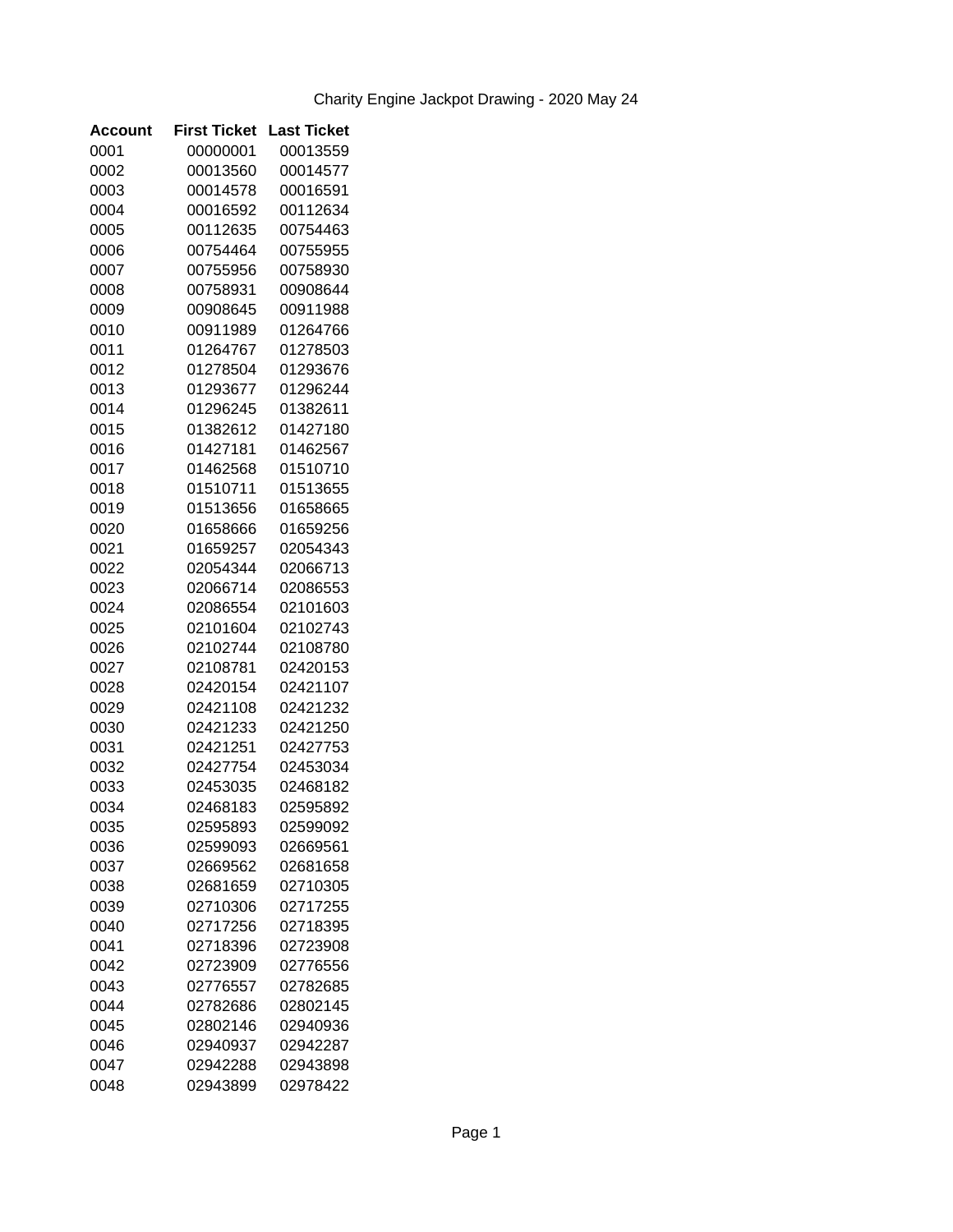| 0049 | 02978423 | 03051639 |
|------|----------|----------|
| 0050 | 03051640 | 03087137 |
| 0051 | 03087138 | 03134761 |
| 0052 | 03134762 | 03197741 |
| 0053 | 03197742 | 03198886 |
| 0054 | 03198887 | 03263084 |
| 0055 | 03263085 | 03329527 |
| 0056 | 03329528 | 03329702 |
| 0057 | 03329703 | 03344165 |
| 0058 | 03344166 | 03359714 |
| 0059 | 03359715 | 03369270 |
| 0060 | 03369271 | 03370471 |
| 0061 | 03370472 | 03411601 |
| 0062 | 03411602 | 03412103 |
| 0063 | 03412104 | 03414715 |
| 0064 | 03414716 | 03435942 |
| 0065 | 03435943 | 03445781 |
| 0066 | 03445782 | 03569425 |
| 0067 | 03569426 | 03640490 |
| 0068 | 03640491 | 03661211 |
| 0069 | 03661212 | 03666951 |
| 0070 | 03666952 | 03805766 |
| 0071 | 03805767 | 03809638 |
|      |          |          |
| 0072 | 03809639 | 03811354 |
| 0073 | 03811355 | 03844336 |
| 0074 | 03844337 | 04061002 |
| 0075 | 04061003 | 04063056 |
| 0076 | 04063057 | 04133604 |
| 0077 | 04133605 | 04133606 |
| 0078 | 04133607 | 04134620 |
| 0079 | 04134621 | 04145615 |
| 0080 | 04145616 | 04145890 |
| 0081 | 04145891 | 04150471 |
| 0082 | 04150472 | 04152021 |
| 0083 | 04152022 | 04165257 |
| 0084 | 04165258 | 04177689 |
| 0085 | 04177690 | 04214129 |
| 0086 | 04214130 | 04281686 |
| 0087 | 04281687 | 04282523 |
| 0088 | 04282524 | 04282809 |
| 0089 | 04282810 | 04285715 |
| 0090 | 04285716 | 04371818 |
| 0091 | 04371819 | 04465716 |
| 0092 | 04465717 | 04494863 |
| 0093 | 04494864 | 04497853 |
| 0094 | 04497854 | 04527844 |
| 0095 | 04527845 | 04528307 |
| 0096 | 04528308 | 04529857 |
| 0097 | 04529858 | 04560935 |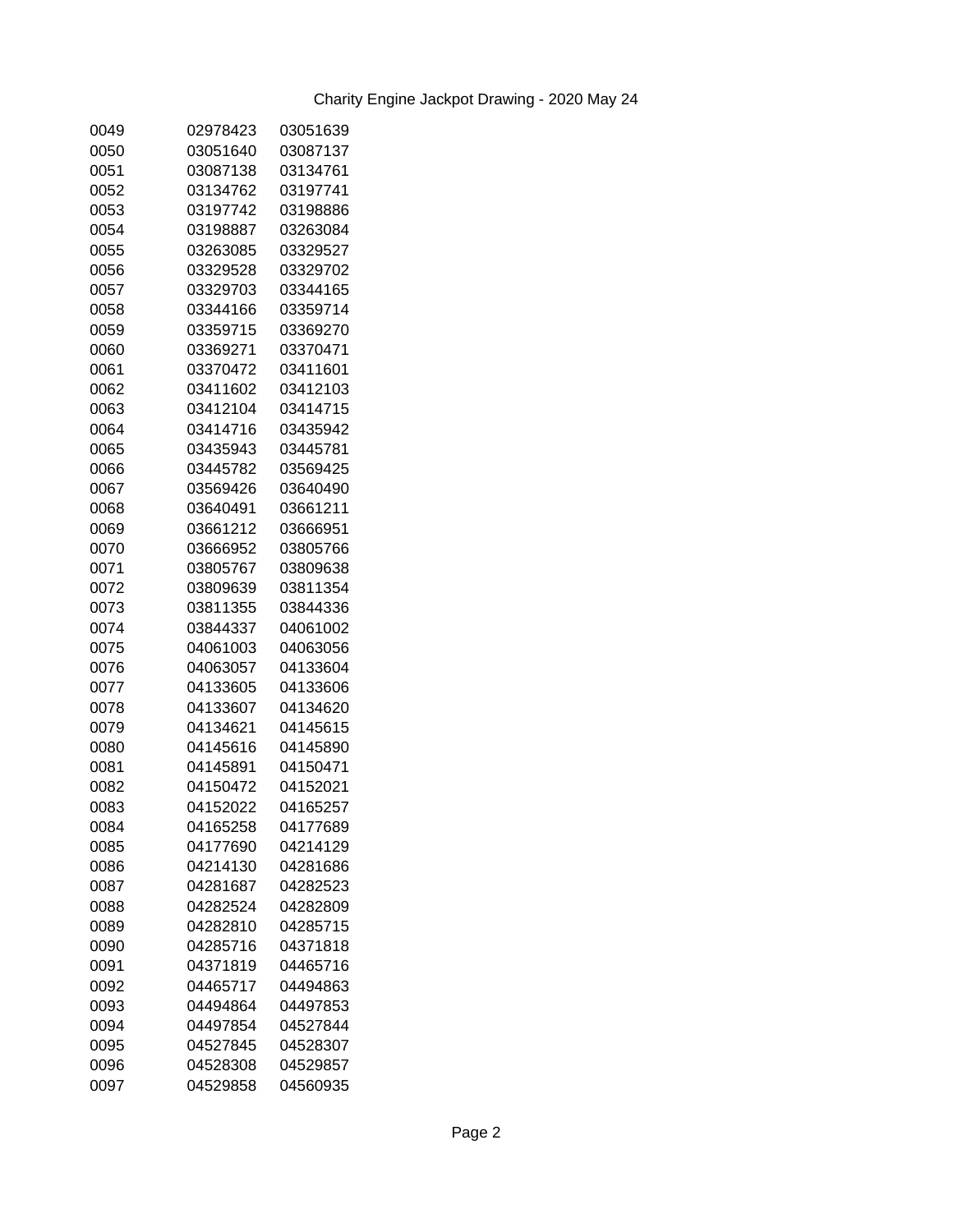| 0098 | 04560936 | 04595997 |
|------|----------|----------|
| 0099 | 04595998 | 04601196 |
| 0100 | 04601197 | 04623941 |
| 0101 | 04623942 | 04628509 |
| 0102 | 04628510 | 04629928 |
| 0103 | 04629929 | 04635242 |
| 0104 | 04635243 | 04644781 |
| 0105 | 04644782 | 04698254 |
| 0106 | 04698255 | 04771807 |
| 0107 | 04771808 | 05387182 |
| 0108 | 05387183 | 05635621 |
| 0109 | 05635622 | 05652989 |
| 0110 | 05652990 | 05690342 |
| 0111 | 05690343 | 05691307 |
| 0112 | 05691308 | 05692603 |
| 0113 | 05692604 | 05692863 |
| 0114 | 05692864 | 05697507 |
| 0115 | 05697508 | 05698223 |
| 0116 | 05698224 | 05699245 |
| 0117 | 05699246 | 05701919 |
| 0118 | 05701920 | 05756873 |
| 0119 | 05756874 | 05813388 |
| 0120 | 05813389 | 05833084 |
| 0121 | 05833085 | 05905017 |
| 0122 | 05905018 | 06002493 |
| 0123 | 06002494 | 06003199 |
| 0124 | 06003200 | 06004717 |
| 0125 | 06004718 | 06057530 |
| 0126 | 06057531 | 06057611 |
| 0127 | 06057612 | 06063541 |
| 0128 | 06063542 | 06099699 |
| 0129 | 06099700 | 06100878 |
| 0130 | 06100879 | 06129577 |
| 0131 | 06129578 | 06156861 |
| 0132 | 06156862 | 06156924 |
| 0133 | 06156925 | 06168069 |
| 0134 | 06168070 | 06183905 |
| 0135 | 06183906 | 06191417 |
| 0136 | 06191418 | 06203904 |
| 0137 | 06203905 | 06223384 |
| 0138 | 06223385 | 06223459 |
| 0139 | 06223460 | 06236124 |
| 0140 | 06236125 | 06287836 |
| 0141 | 06287837 | 06298061 |
| 0142 | 06298062 | 06307664 |
| 0143 | 06307665 | 06808249 |
| 0144 | 06808250 | 06808354 |
| 0145 | 06808355 | 06809006 |
| 0146 | 06809007 | 06809565 |
|      |          |          |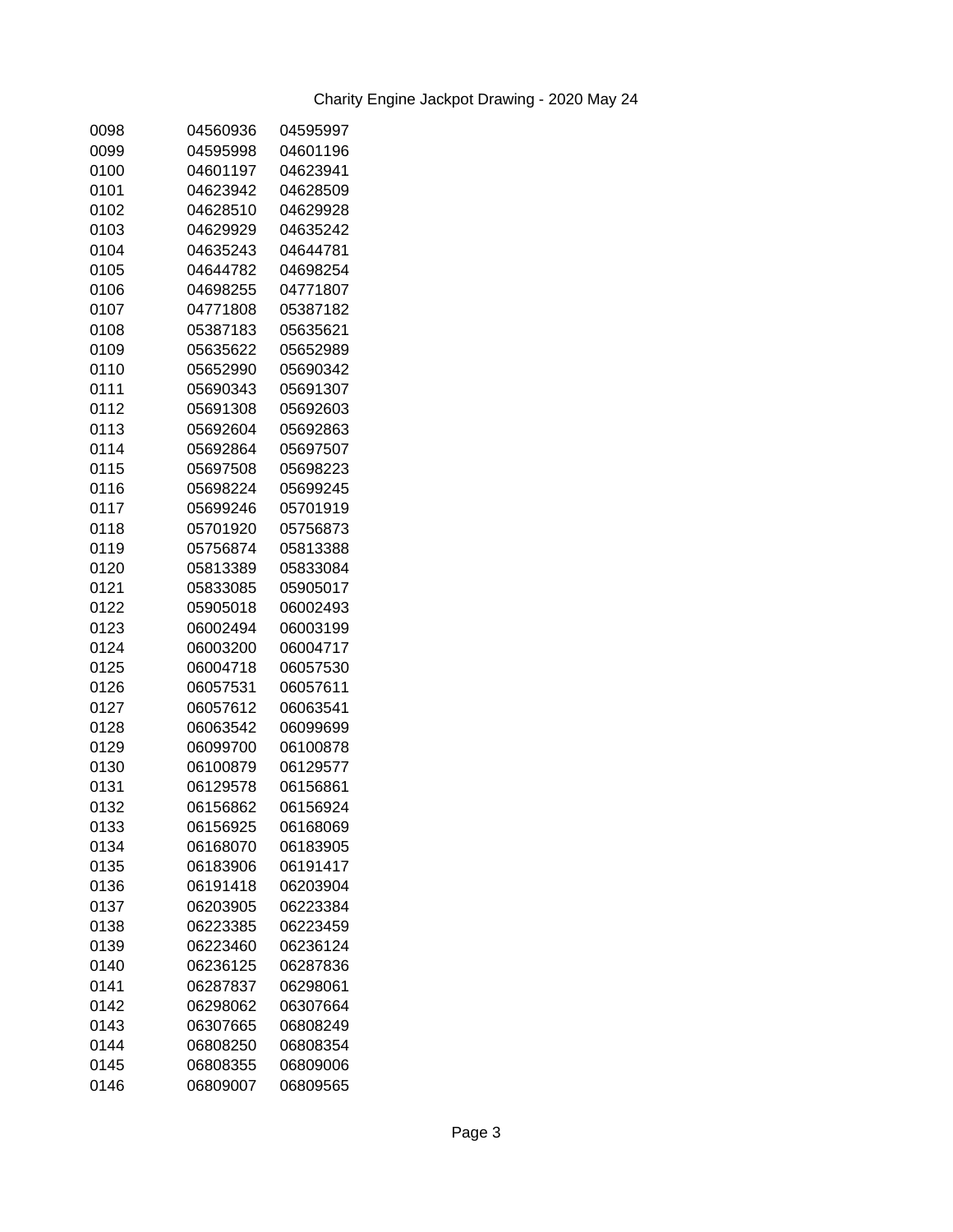| 0147 | 06809566 | 06822622 |
|------|----------|----------|
| 0148 | 06822623 | 06996335 |
| 0149 | 06996336 | 07009459 |
| 0150 | 07009460 | 07009509 |
| 0151 | 07009510 | 07017751 |
| 0152 | 07017752 | 07051943 |
| 0153 | 07051944 | 07069179 |
| 0154 | 07069180 | 07162440 |
| 0155 | 07162441 | 07524592 |
| 0156 | 07524593 | 07526363 |
| 0157 | 07526364 | 07526817 |
| 0158 | 07526818 | 07587812 |
| 0159 | 07587813 | 07752686 |
| 0160 | 07752687 | 07779752 |
| 0161 | 07779753 | 08507219 |
| 0162 | 08507220 | 08576110 |
| 0163 | 08576111 | 08709810 |
| 0164 | 08709811 | 08717429 |
| 0165 | 08717430 | 08940259 |
| 0166 | 08940260 | 08948361 |
| 0167 | 08948362 | 08952723 |
| 0168 | 08952724 | 09015820 |
| 0169 | 09015821 | 09095766 |
| 0170 | 09095767 | 09105406 |
| 0171 | 09105407 | 09106927 |
| 0172 | 09106928 | 09110143 |
| 0173 | 09110144 | 09123410 |
| 0174 | 09123411 | 09124179 |
| 0175 | 09124180 | 09796062 |
| 0176 | 09796063 | 09798813 |
| 0177 | 09798814 | 09799173 |
| 0178 | 09799174 | 09849585 |
| 0179 | 09849586 | 09849973 |
| 0180 | 09849974 | 09862323 |
| 0181 | 09862324 | 09864047 |
| 0182 | 09864048 | 10170786 |
| 0183 | 10170787 | 10196780 |
| 0184 | 10196781 | 10198265 |
| 0185 | 10198266 | 10224755 |
| 0186 | 10224756 | 10224761 |
| 0187 | 10224762 | 10272641 |
| 0188 | 10272642 | 10272881 |
| 0189 | 10272882 | 10280615 |
| 0190 | 10280616 | 10303969 |
| 0191 | 10303970 | 10348685 |
| 0192 | 10348686 | 10430449 |
| 0193 | 10430450 | 10433302 |
| 0194 | 10433303 | 10440269 |
| 0195 | 10440270 | 10445850 |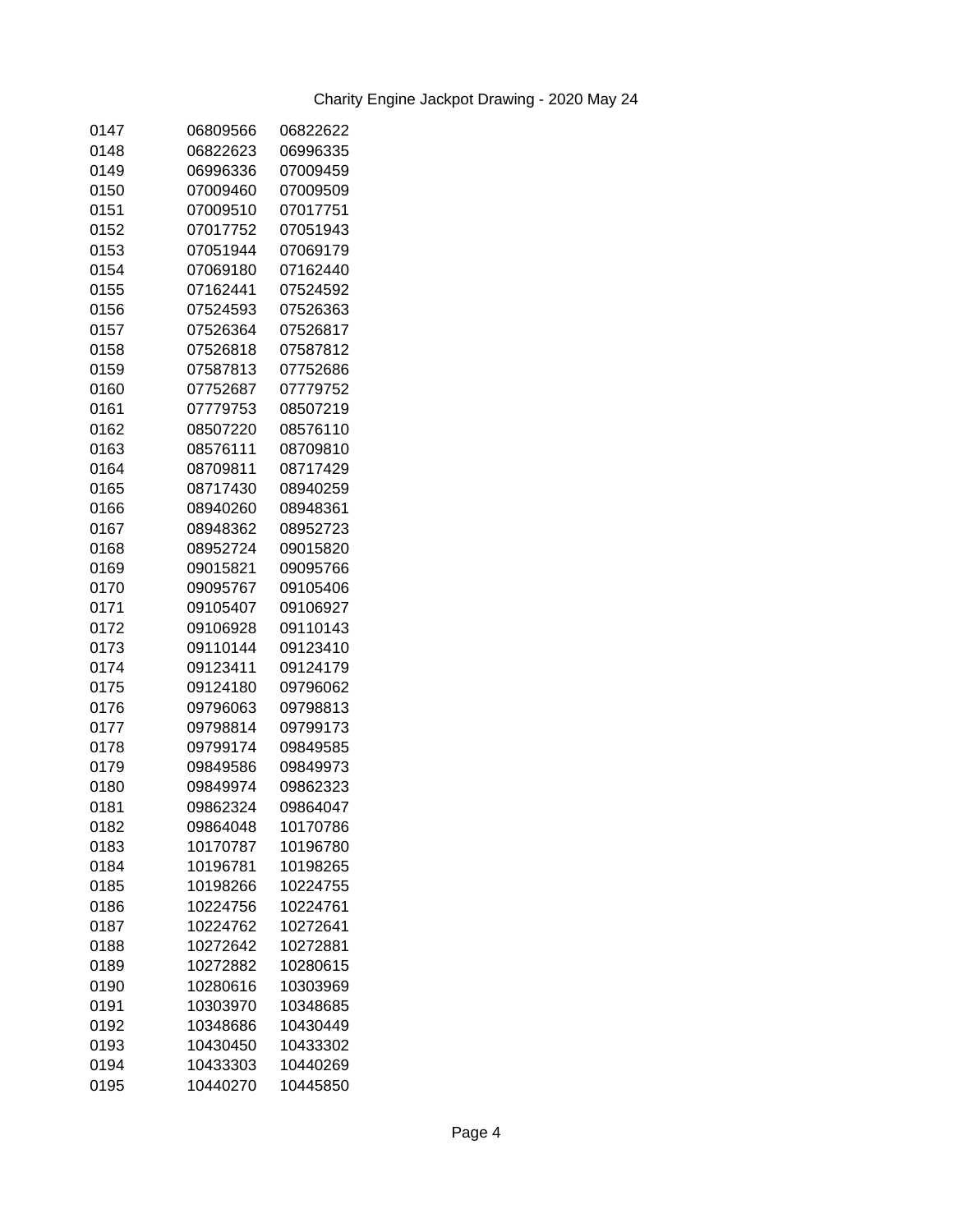| 0196 | 10445851 | 10493071 |
|------|----------|----------|
| 0197 | 10493072 | 10506524 |
| 0198 | 10506525 | 10506741 |
| 0199 | 10506742 | 10524010 |
| 0200 | 10524011 | 10530814 |
| 0201 | 10530815 | 10540576 |
| 0202 | 10540577 | 10555794 |
| 0203 | 10555795 | 10562882 |
| 0204 | 10562883 | 10575135 |
| 0205 | 10575136 | 10599525 |
| 0206 | 10599526 | 10599830 |
| 0207 | 10599831 | 10636288 |
| 0208 | 10636289 | 10649189 |
| 0209 | 10649190 | 10695369 |
| 0210 | 10695370 | 10704260 |
| 0211 | 10704261 | 10710425 |
| 0212 | 10710426 | 10766901 |
| 0213 | 10766902 | 10774533 |
| 0214 | 10774534 | 10831149 |
| 0215 | 10831150 | 11093988 |
| 0216 | 11093989 | 11094981 |
| 0217 | 11094982 | 11113683 |
| 0218 | 11113684 | 11114388 |
| 0219 | 11114389 | 11172217 |
| 0220 | 11172218 | 11172279 |
| 0221 | 11172280 | 11172742 |
| 0222 | 11172743 | 11299838 |
| 0223 | 11299839 | 11310804 |
| 0224 | 11310805 | 11331041 |
| 0225 | 11331042 | 11334860 |
| 0226 | 11334861 | 11392557 |
| 0227 | 11392558 | 11392727 |
| 0228 | 11392728 | 11395116 |
| 0229 | 11395117 | 11565956 |
| 0230 | 11565957 | 11574774 |
| 0231 | 11574775 | 11594389 |
| 0232 | 11594390 | 11630465 |
| 0233 | 11630466 | 11668009 |
| 0234 | 11668010 | 11668557 |
| 0235 | 11668558 | 11670515 |
| 0236 | 11670516 | 11739843 |
| 0237 | 11739844 | 11752472 |
| 0238 | 11752473 | 11765486 |
| 0239 | 11765487 | 11768358 |
| 0240 | 11768359 | 11776465 |
| 0241 | 11776466 | 11776503 |
| 0242 | 11776504 | 11793137 |
| 0243 | 11793138 | 11795303 |
| 0244 | 11795304 | 11913740 |
|      |          |          |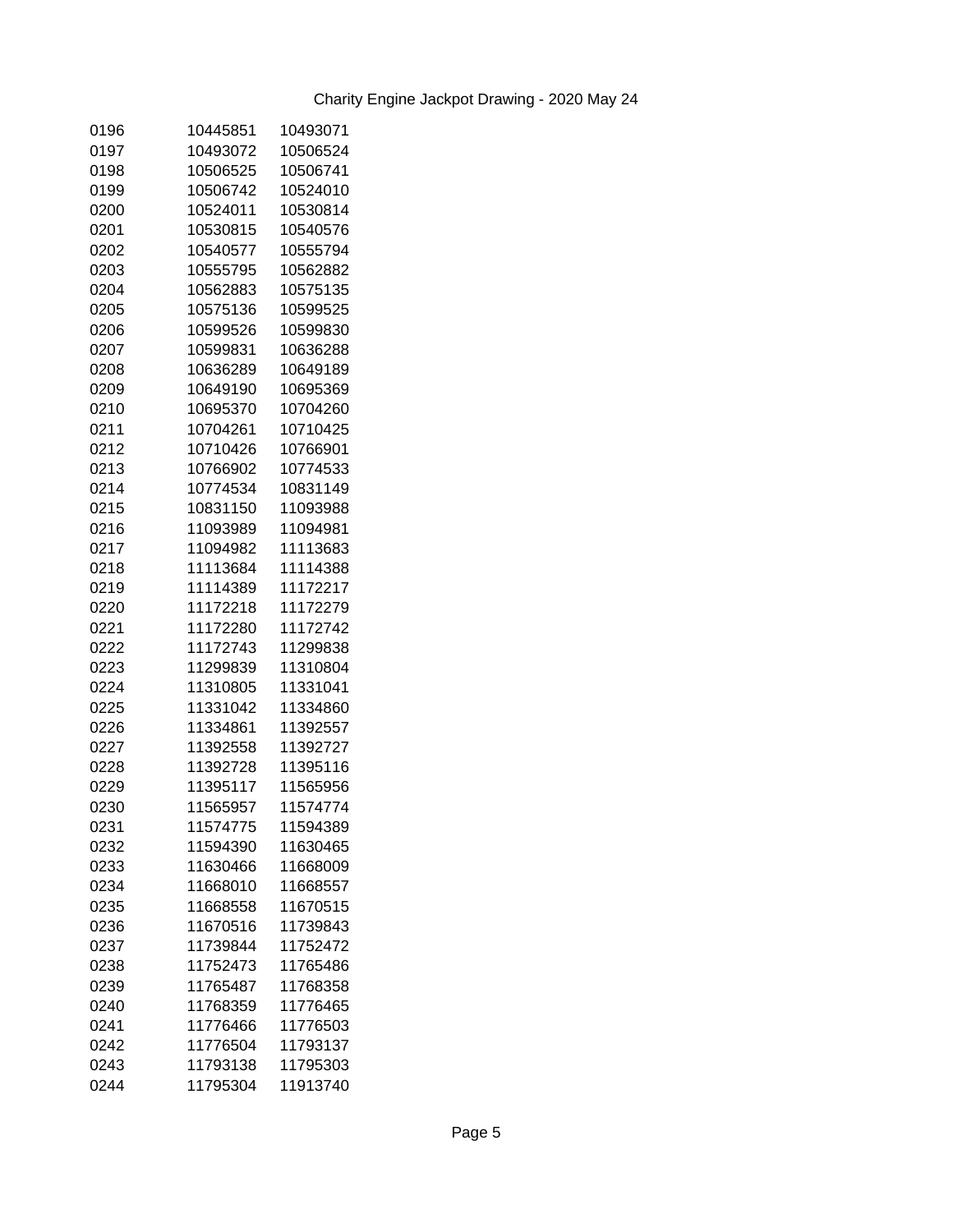| 0245 | 11913741 | 12005789 |
|------|----------|----------|
| 0246 | 12005790 | 12168334 |
| 0247 | 12168335 | 12171685 |
| 0248 | 12171686 | 12171745 |
| 0249 | 12171746 | 12272556 |
| 0250 | 12272557 | 12272837 |
| 0251 | 12272838 | 12295817 |
| 0252 | 12295818 | 12295981 |
| 0253 | 12295982 | 12297763 |
| 0254 | 12297764 | 12304052 |
| 0255 | 12304053 | 12312921 |
| 0256 | 12312922 | 12326939 |
| 0257 | 12326940 | 12331124 |
| 0258 | 12331125 | 12331831 |
| 0259 | 12331832 | 12333895 |
| 0260 | 12333896 | 12340617 |
| 0261 | 12340618 | 12341417 |
| 0262 | 12341418 | 12341758 |
| 0263 | 12341759 | 12349777 |
| 0264 | 12349778 | 12526061 |
| 0265 | 12526062 | 12556750 |
| 0266 | 12556751 | 12674174 |
| 0267 | 12674175 | 12764567 |
| 0268 | 12764568 | 12773609 |
| 0269 | 12773610 | 12800540 |
| 0270 | 12800541 | 12838409 |
| 0271 | 12838410 | 12857976 |
| 0272 | 12857977 | 12859632 |
| 0273 | 12859633 | 12867174 |
| 0274 | 12867175 | 12900108 |
| 0275 | 12900109 | 12965269 |
| 0276 | 12965270 | 12969914 |
| 0277 | 12969915 | 13043748 |
| 0278 | 13043749 | 13082367 |
| 0279 | 13082368 | 13087577 |
| 0280 | 13087578 | 13117507 |
| 0281 | 13117508 | 13118097 |
| 0282 | 13118098 | 13152362 |
| 0283 | 13152363 | 13155422 |
| 0284 | 13155423 | 13227226 |
| 0285 | 13227227 | 13238356 |
| 0286 | 13238357 | 13238785 |
| 0287 | 13238786 | 13254475 |
| 0288 | 13254476 | 13283710 |
| 0289 | 13283711 | 13304370 |
| 0290 | 13304371 | 13304694 |
| 0291 | 13304695 | 13305252 |
| 0292 | 13305253 | 13306172 |
| 0293 | 13306173 | 13480918 |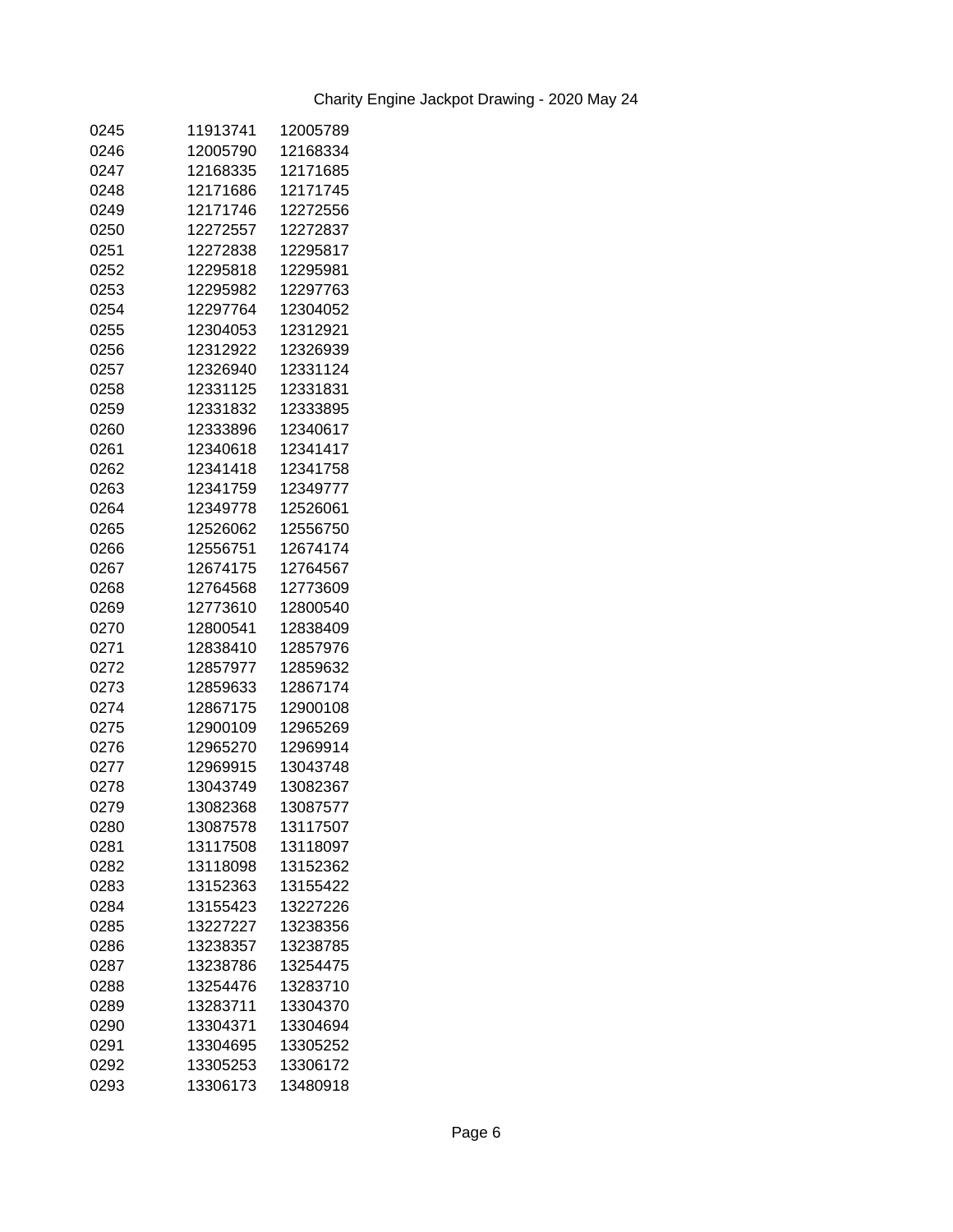| 0294 | 13480919 | 13482657 |
|------|----------|----------|
| 0295 | 13482658 | 13828358 |
| 0296 | 13828359 | 14211766 |
| 0297 | 14211767 | 14225396 |
| 0298 | 14225397 | 14227113 |
| 0299 | 14227114 | 14228562 |
| 0300 | 14228563 | 14404719 |
| 0301 | 14404720 | 14570790 |
| 0302 | 14570791 | 14586076 |
| 0303 | 14586077 | 14592312 |
| 0304 | 14592313 | 14592442 |
| 0305 | 14592443 | 14607801 |
| 0306 | 14607802 | 14613041 |
| 0307 | 14613042 | 14616719 |
| 0308 | 14616720 | 14624050 |
| 0309 | 14624051 | 14625479 |
| 0310 | 14625480 | 14625504 |
| 0311 | 14625505 | 14629312 |
| 0312 | 14629313 | 14748588 |
| 0313 | 14748589 | 14764506 |
| 0314 | 14764507 | 14781905 |
| 0315 | 14781906 | 14784987 |
| 0316 | 14784988 | 14785426 |
| 0317 | 14785427 | 14803453 |
| 0318 | 14803454 | 14803634 |
| 0319 | 14803635 | 14804467 |
| 0320 | 14804468 | 14880685 |
| 0321 | 14880686 | 14895915 |
| 0322 | 14895916 | 14976626 |
| 0323 | 14976627 | 15017571 |
| 0324 | 15017572 | 15019243 |
| 0325 | 15019244 | 15026486 |
| 0326 | 15026487 | 15028196 |
| 0327 | 15028197 | 15032306 |
| 0328 | 15032307 | 15032604 |
| 0329 | 15032605 | 15033802 |
| 0330 | 15033803 | 15152289 |
| 0331 | 15152290 | 15152611 |
| 0332 | 15152612 | 15160043 |
| 0333 | 15160044 | 15211080 |
| 0334 | 15211081 | 15211418 |
| 0335 | 15211419 | 15279171 |
| 0336 | 15279172 | 15543299 |
| 0337 | 15543300 | 15978900 |
| 0338 | 15978901 | 16029088 |
| 0339 | 16029089 | 16204913 |
| 0340 | 16204914 | 16224635 |
| 0341 | 16224636 | 16224843 |
| 0342 | 16224844 | 16233616 |
|      |          |          |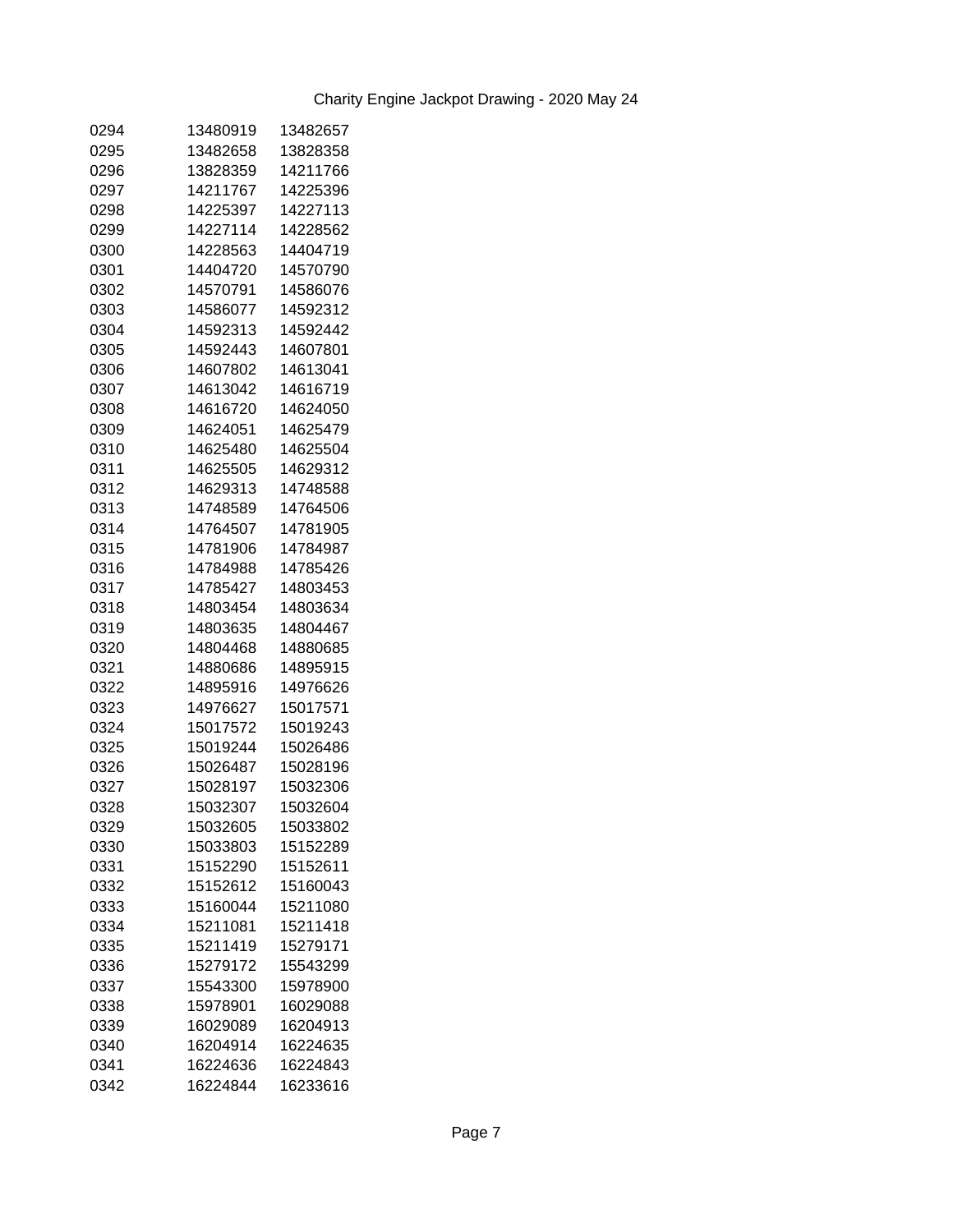| 0343 | 16233617 | 16301849 |
|------|----------|----------|
| 0344 | 16301850 | 16316325 |
| 0345 | 16316326 | 16342880 |
| 0346 | 16342881 | 16788676 |
| 0347 | 16788677 | 16794434 |
| 0348 | 16794435 | 16800713 |
| 0349 | 16800714 | 16800829 |
| 0350 | 16800830 | 16801769 |
| 0351 | 16801770 | 16801861 |
| 0352 | 16801862 | 16975064 |
| 0353 | 16975065 | 16987584 |
| 0354 | 16987585 | 16994630 |
| 0355 | 16994631 | 17067271 |
| 0356 | 17067272 | 17067445 |
| 0357 | 17067446 | 17071140 |
| 0358 | 17071141 | 17079263 |
| 0359 | 17079264 | 17104260 |
| 0360 | 17104261 | 17107038 |
| 0361 | 17107039 | 17111167 |
| 0362 | 17111168 | 17111426 |
| 0363 | 17111427 | 17150917 |
| 0364 | 17150918 | 17153040 |
| 0365 | 17153041 | 17158705 |
| 0366 | 17158706 | 17159819 |
| 0367 | 17159820 | 17245357 |
| 0368 | 17245358 | 17501113 |
| 0369 | 17501114 | 17501123 |
| 0370 | 17501124 | 17507878 |
| 0371 | 17507879 | 17533193 |
| 0372 | 17533194 | 17583044 |
| 0373 | 17583045 | 17666899 |
| 0374 | 17666900 | 17678665 |
| 0375 | 17678666 | 17678716 |
| 0376 | 17678717 | 18404633 |
| 0377 | 18404634 | 18404984 |
| 0378 | 18404985 | 18498114 |
| 0379 | 18498115 | 18555858 |
| 0380 | 18555859 | 18571585 |
| 0381 | 18571586 | 18588108 |
| 0382 | 18588109 | 18591584 |
| 0383 | 18591585 | 18593222 |
| 0384 | 18593223 | 18593385 |
| 0385 | 18593386 | 18598187 |
| 0386 | 18598188 | 18716878 |
| 0387 | 18716879 | 18796512 |
| 0388 | 18796513 | 18807507 |
| 0389 | 18807508 | 18808039 |
| 0390 | 18808040 | 18837942 |
| 0391 | 18837943 | 18927431 |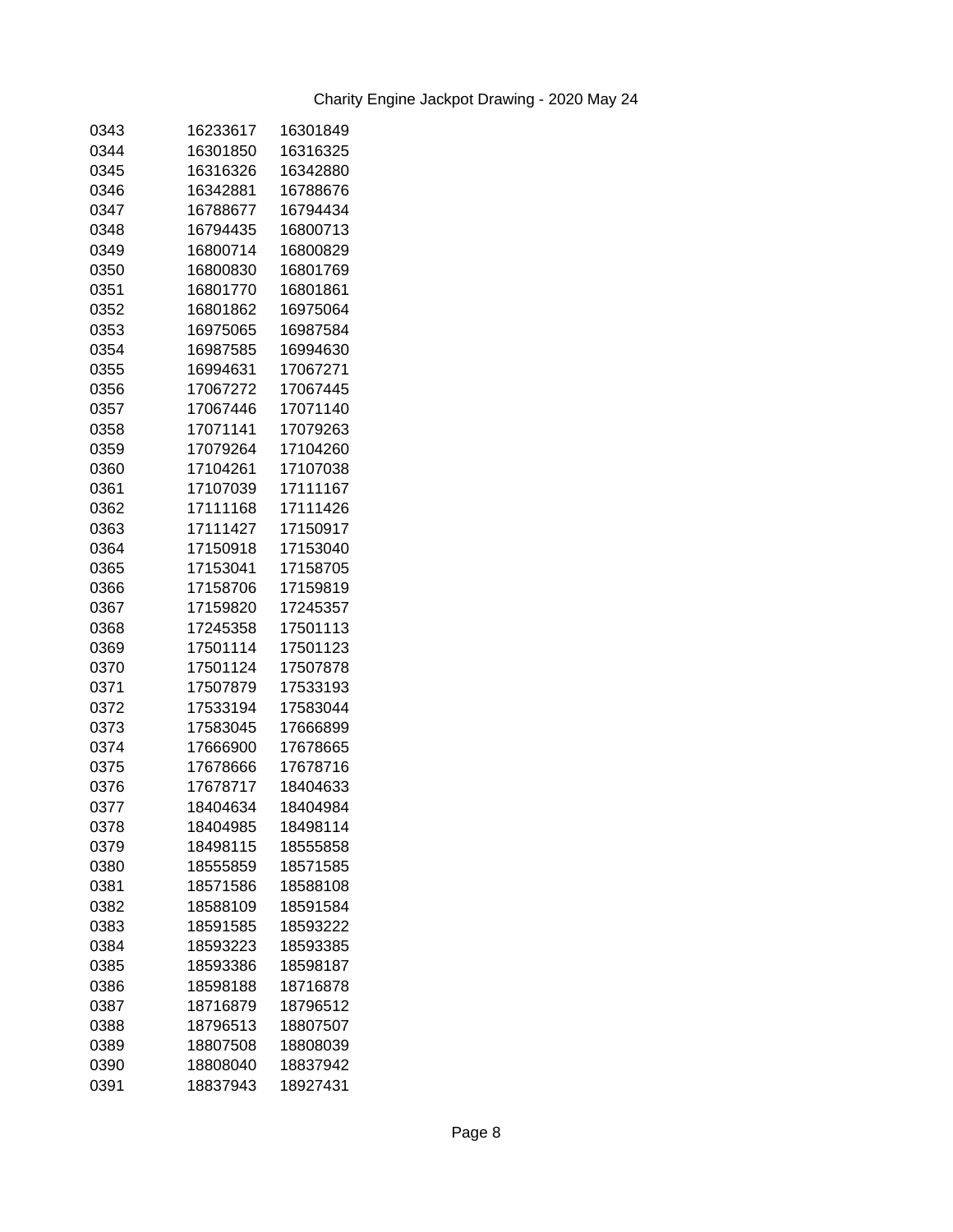| 0392 | 18927432 | 18927879 |
|------|----------|----------|
| 0393 | 18927880 | 19506862 |
| 0394 | 19506863 | 19533324 |
| 0395 | 19533325 | 19534093 |
| 0396 | 19534094 | 19575648 |
| 0397 | 19575649 | 19579034 |
| 0398 | 19579035 | 19595451 |
| 0399 | 19595452 | 19631573 |
| 0400 | 19631574 | 19633619 |
| 0401 | 19633620 | 19637114 |
| 0402 | 19637115 | 19665957 |
| 0403 | 19665958 | 19678449 |
| 0404 | 19678450 | 19710012 |
| 0405 | 19710013 | 19710042 |
| 0406 | 19710043 | 20212867 |
| 0407 | 20212868 | 20216447 |
| 0408 | 20216448 | 20216778 |
| 0409 | 20216779 | 20216975 |
| 0410 | 20216976 | 20292582 |
| 0411 | 20292583 | 20296248 |
| 0412 | 20296249 | 20312339 |
| 0413 | 20312340 | 20457050 |
| 0414 | 20457051 | 20457136 |
| 0415 | 20457137 | 20458071 |
| 0416 | 20458072 | 20468682 |
| 0417 | 20468683 | 20469740 |
| 0418 | 20469741 | 20470200 |
| 0419 | 20470201 | 20472561 |
| 0420 | 20472562 | 20490387 |
| 0421 | 20490388 | 20491258 |
| 0422 | 20491259 | 20498823 |
| 0423 | 20498824 | 20521734 |
| 0424 | 20521735 | 20538317 |
| 0425 | 20538318 | 20538707 |
| 0426 | 20538708 | 20549647 |
| 0427 | 20549648 | 20562966 |
| 0428 | 20562967 | 20732793 |
| 0429 | 20732794 | 20826473 |
| 0430 | 20826474 | 20830804 |
| 0431 | 20830805 | 20832552 |
| 0432 | 20832553 | 20849765 |
| 0433 | 20849766 | 20851240 |
| 0434 | 20851241 | 20885136 |
| 0435 | 20885137 | 20887197 |
| 0436 | 20887198 | 20887628 |
| 0437 | 20887629 | 20889336 |
| 0438 | 20889337 | 20908258 |
| 0439 | 20908259 | 20912513 |
| 0440 | 20912514 | 20931793 |
|      |          |          |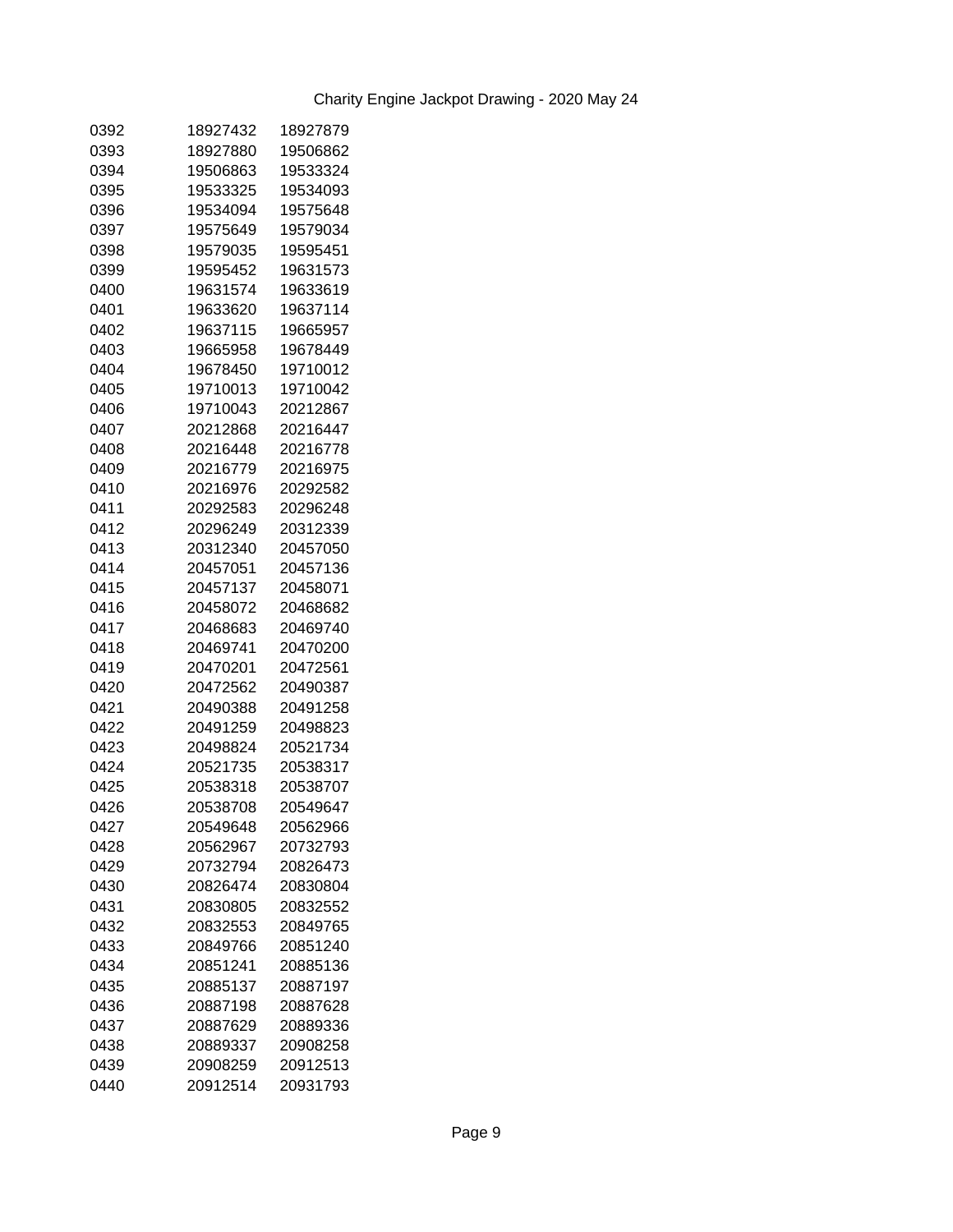| 0441 | 20931794 | 20941610 |
|------|----------|----------|
| 0442 | 20941611 | 20995789 |
| 0443 | 20995790 | 20995850 |
| 0444 | 20995851 | 21007588 |
| 0445 | 21007589 | 21013888 |
| 0446 | 21013889 | 21014519 |
| 0447 | 21014520 | 21015522 |
| 0448 | 21015523 | 21018799 |
| 0449 | 21018800 | 21032959 |
| 0450 | 21032960 | 21134008 |
| 0451 | 21134009 | 21139780 |
| 0452 | 21139781 | 21140298 |
| 0453 | 21140299 | 21173082 |
| 0454 | 21173083 | 21173941 |
| 0455 | 21173942 | 21175628 |
| 0456 | 21175629 | 21176463 |
| 0457 | 21176464 | 21179230 |
| 0458 | 21179231 | 21418516 |
| 0459 | 21418517 | 21423244 |
| 0460 | 21423245 | 21427461 |
| 0461 | 21427462 | 21427878 |
| 0462 | 21427879 | 21452515 |
| 0463 | 21452516 | 21517986 |
| 0464 | 21517987 | 21592983 |
| 0465 | 21592984 | 21593147 |
| 0466 | 21593148 | 21622426 |
| 0467 | 21622427 | 21637068 |
| 0468 | 21637069 | 21675191 |
| 0469 | 21675192 | 21685529 |
| 0470 | 21685530 | 21695821 |
| 0471 | 21695822 | 21695836 |
| 0472 | 21695837 | 21717157 |
| 0473 | 21717158 | 21964847 |
| 0474 | 21964848 | 21966286 |
| 0475 | 21966287 | 21971858 |
| 0476 | 21971859 | 22017622 |
| 0477 | 22017623 | 22316906 |
| 0478 | 22316907 | 22408553 |
| 0479 | 22408554 | 22503765 |
| 0480 | 22503766 | 22526031 |
| 0481 | 22526032 | 22528465 |
| 0482 | 22528466 | 22556844 |
| 0483 | 22556845 | 22579644 |
| 0484 | 22579645 | 22588510 |
| 0485 | 22588511 | 22590371 |
| 0486 | 22590372 | 22616963 |
| 0487 | 22616964 | 22617126 |
| 0488 | 22617127 | 22644667 |
| 0489 | 22644668 | 22658788 |
|      |          |          |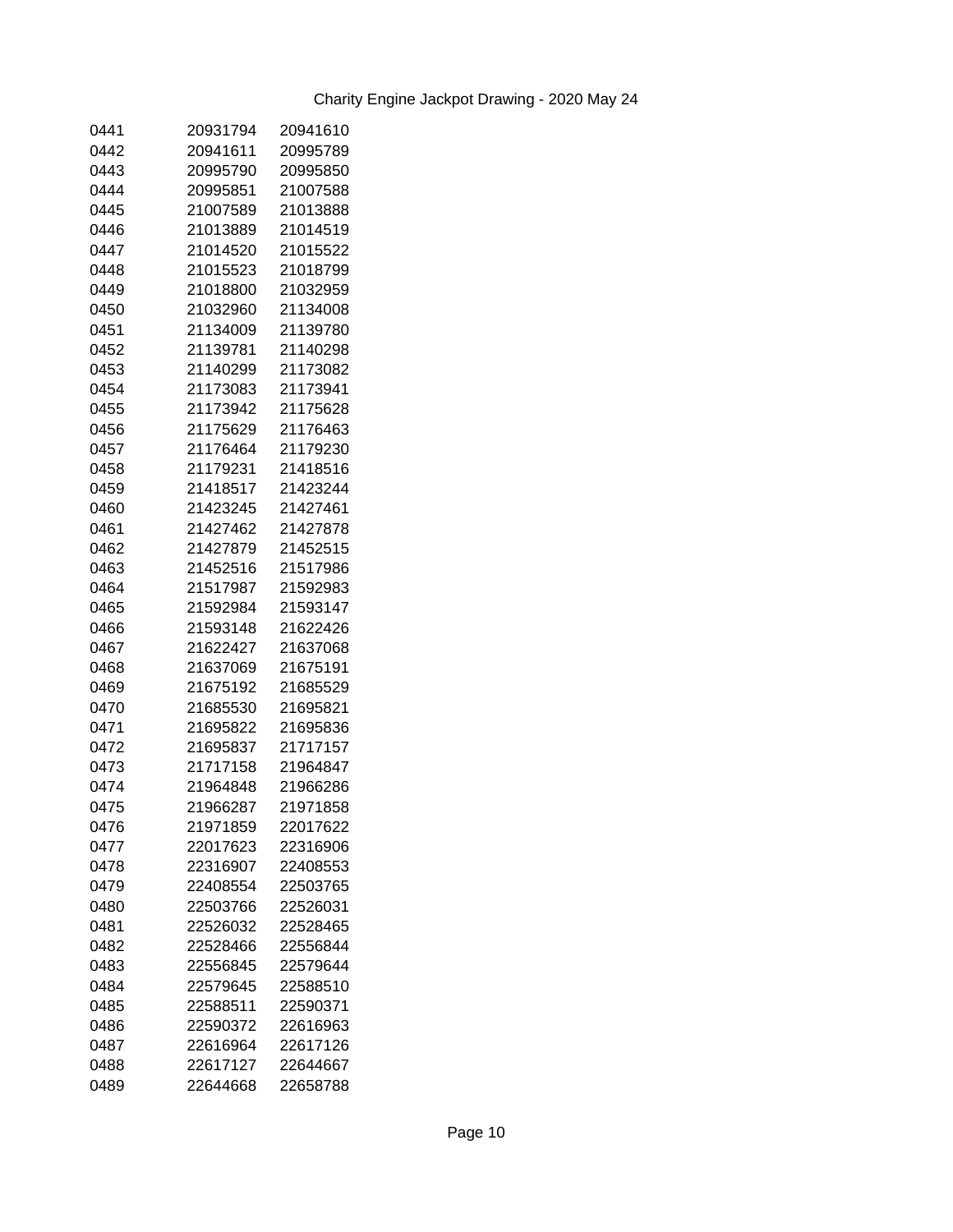| 0490 | 22658789 | 22659478 |
|------|----------|----------|
| 0491 | 22659479 | 22711780 |
| 0492 | 22711781 | 22717891 |
| 0493 | 22717892 | 22718911 |
| 0494 | 22718912 | 22763626 |
| 0495 | 22763627 | 22888423 |
| 0496 | 22888424 | 22907416 |
| 0497 | 22907417 | 22910048 |
| 0498 | 22910049 | 22910953 |
| 0499 | 22910954 | 22911635 |
| 0500 | 22911636 | 22915408 |
| 0501 | 22915409 | 22923283 |
| 0502 | 22923284 | 22924575 |
| 0503 | 22924576 | 22924742 |
| 0504 | 22924743 | 22954753 |
| 0505 | 22954754 | 22955491 |
| 0506 | 22955492 | 22971079 |
| 0507 | 22971080 | 22971086 |
| 0508 | 22971087 | 22980648 |
| 0509 | 22980649 | 22989256 |
| 0510 | 22989257 | 22989813 |
| 0511 | 22989814 | 22993182 |
| 0512 | 22993183 | 22994646 |
| 0513 | 22994647 | 23094946 |
| 0514 | 23094947 | 23099187 |
| 0515 | 23099188 | 23116346 |
| 0516 | 23116347 | 23124023 |
| 0517 | 23124024 | 23157480 |
| 0518 | 23157481 | 23159336 |
| 0519 | 23159337 | 23189871 |
| 0520 | 23189872 | 23211001 |
| 0521 | 23211002 | 23249490 |
| 0522 | 23249491 | 23258415 |
| 0523 | 23258416 | 23290930 |
| 0524 | 23290931 | 23312757 |
| 0525 | 23312758 | 23318620 |
| 0526 | 23318621 | 23351123 |
| 0527 | 23351124 | 23354286 |
| 0528 | 23354287 | 23360289 |
| 0529 | 23360290 | 23373919 |
| 0530 | 23373920 | 23375815 |
| 0531 | 23375816 | 23376013 |
| 0532 | 23376014 | 23376021 |
| 0533 | 23376022 | 23398622 |
| 0534 | 23398623 | 23455334 |
| 0535 | 23455335 | 23458829 |
| 0536 | 23458830 | 23464521 |
| 0537 | 23464522 | 23487155 |
| 0538 | 23487156 | 23487341 |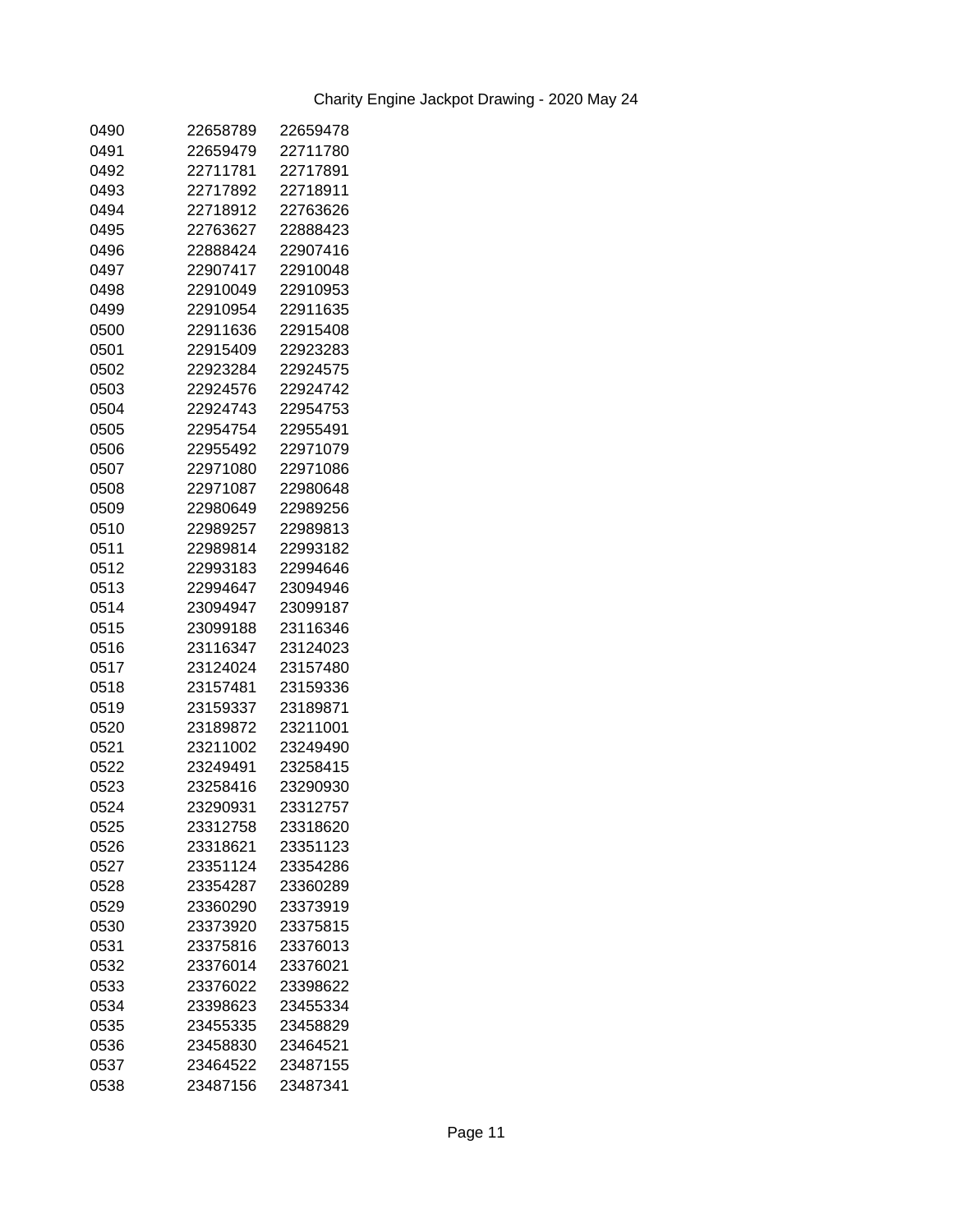| 0539         | 23487342 | 23494088 |
|--------------|----------|----------|
| 0540         | 23494089 | 23497782 |
| 0541         | 23497783 | 23523191 |
| 0542         | 23523192 | 23587994 |
| 0543         | 23587995 | 23589170 |
| 0544         | 23589171 | 23619881 |
| 0545         | 23619882 | 23651650 |
| 0546         | 23651651 | 23687927 |
| 0547         | 23687928 | 23690624 |
| 0548         | 23690625 | 23733426 |
| 0549         | 23733427 | 23769359 |
| 0550         | 23769360 | 23800764 |
| 0551         | 23800765 | 23891015 |
| 0552         | 23891016 | 23893537 |
| 0553         | 23893538 | 23927749 |
| 0554         | 23927750 | 24068881 |
| 0555         | 24068882 | 24077649 |
| 0556         | 24077650 | 24142381 |
| 0557         | 24142382 | 24144064 |
| 0558         | 24144065 | 24148471 |
| 0559         | 24148472 | 24149547 |
| 0560         | 24149548 | 24160924 |
| 0561         | 24160925 | 24161087 |
| 0562         | 24161088 | 24163914 |
| 0563         | 24163915 | 24164376 |
| 0564         | 24164377 | 24173839 |
| 0565         | 24173840 | 24190316 |
| 0566         | 24190317 | 24193415 |
| 0567         | 24193416 | 24204350 |
| 0568         | 24204351 | 24230082 |
| 0569         | 24230083 | 24231536 |
| 0570         | 24231537 | 24342616 |
| 0571         | 24342617 | 24398896 |
| 0572         | 24398897 | 24402585 |
| 0573         | 24402586 | 24419858 |
|              | 24419859 | 24424898 |
| 0574<br>0575 | 24424899 | 24535950 |
| 0576         | 24535951 | 24710374 |
| 0577         | 24710375 | 24710446 |
|              |          |          |
| 0578         | 24710447 | 24762378 |
| 0579         | 24762379 | 24834534 |
| 0580         | 24834535 | 24860299 |
| 0581         | 24860300 | 24860925 |
| 0582         | 24860926 | 24871369 |
| 0583         | 24871370 | 24871960 |
| 0584         | 24871961 | 24924418 |
| 0585         | 24924419 | 25029105 |
| 0586         | 25029106 | 25043926 |
| 0587         | 25043927 | 25044290 |